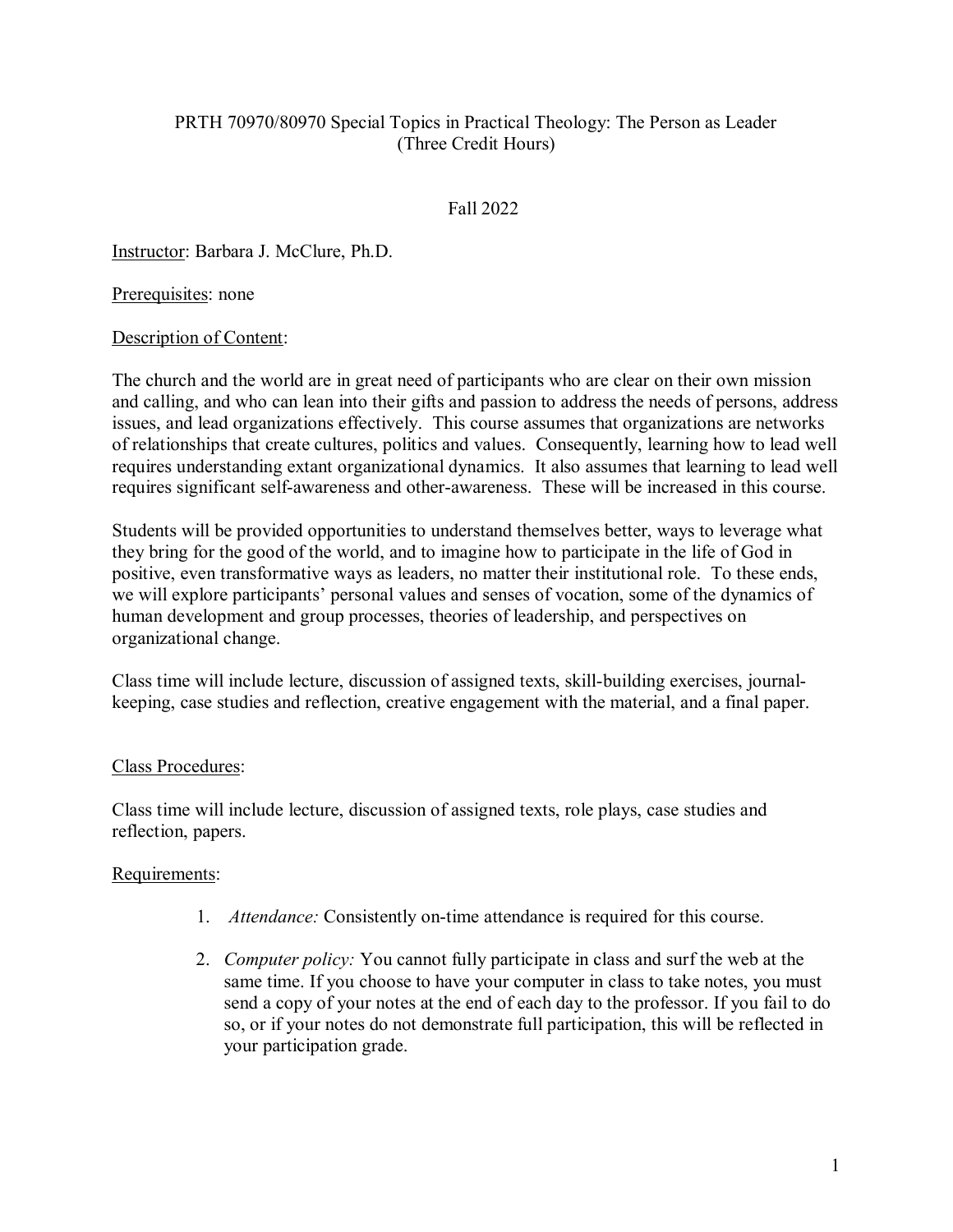3. *Discussion participation:* Class participation is critical in this course. One cannot learn the arts of personal growth and leadership without engagement and practice. This course is geared toward helping students gain confidence and proficiency at providing growth in a variety of ways and for a variety of contexts. This will be done through the use of exercises and role plays in class. Participation in role plays is required but not graded. Careful preparation of readings, plus consistent, worthwhile participation in class sessions including role plays and discussions is expected. Class participation will be graded on thoughtfulness of questions and comments, evidence of preparation and knowledge base, and general willingness to participate in a community of learners.

The standard grade for average participation is a "B+"  $(87)$ . Outstanding participation will raise this grade and poor participation will lower it.

#### Course Requirements:

Master's level students:

- a) Keep a journal of notes and reflections for the semester
- b) create a "collage of values and a metaphor of leadership" with reflection.
- c) read two books on a particular leadership issue (e.g. "the challenge of leading volunteers," "women in leadership," etc.) Write a 12-15 pp paper integrating this research with key lessons from the class (see description below)

DMin level students:

a) b) and c) as above, plus

d) analyze a challenge of leadership you are facing and reflect on what effective leadership might look like *for you* in the context of that particular challenge (parts a-c are equally weighted 20% each. Part d) is worth 40% of your final grade.

Final paper details:

Using your journal entries over the course of the class (including the notes from your readings) write a 12-15 page paper reflecting on your own leadership strengths and challenges. You should include a leadership experience you have had (or are having), and the challenges you face. What has worked and what has not? (b) Define your personal leadership vision. Include your values metaphor (we will discuss this in class). (c) Using material from the course, reflect on ways you might bridge the gap between your vision and your current reality. (d) Analyze an organization of which you have been a member (whether a leader or not). What are some of the dynamics you now see that you did not before and what implications do these have for effective leadership of that organization?